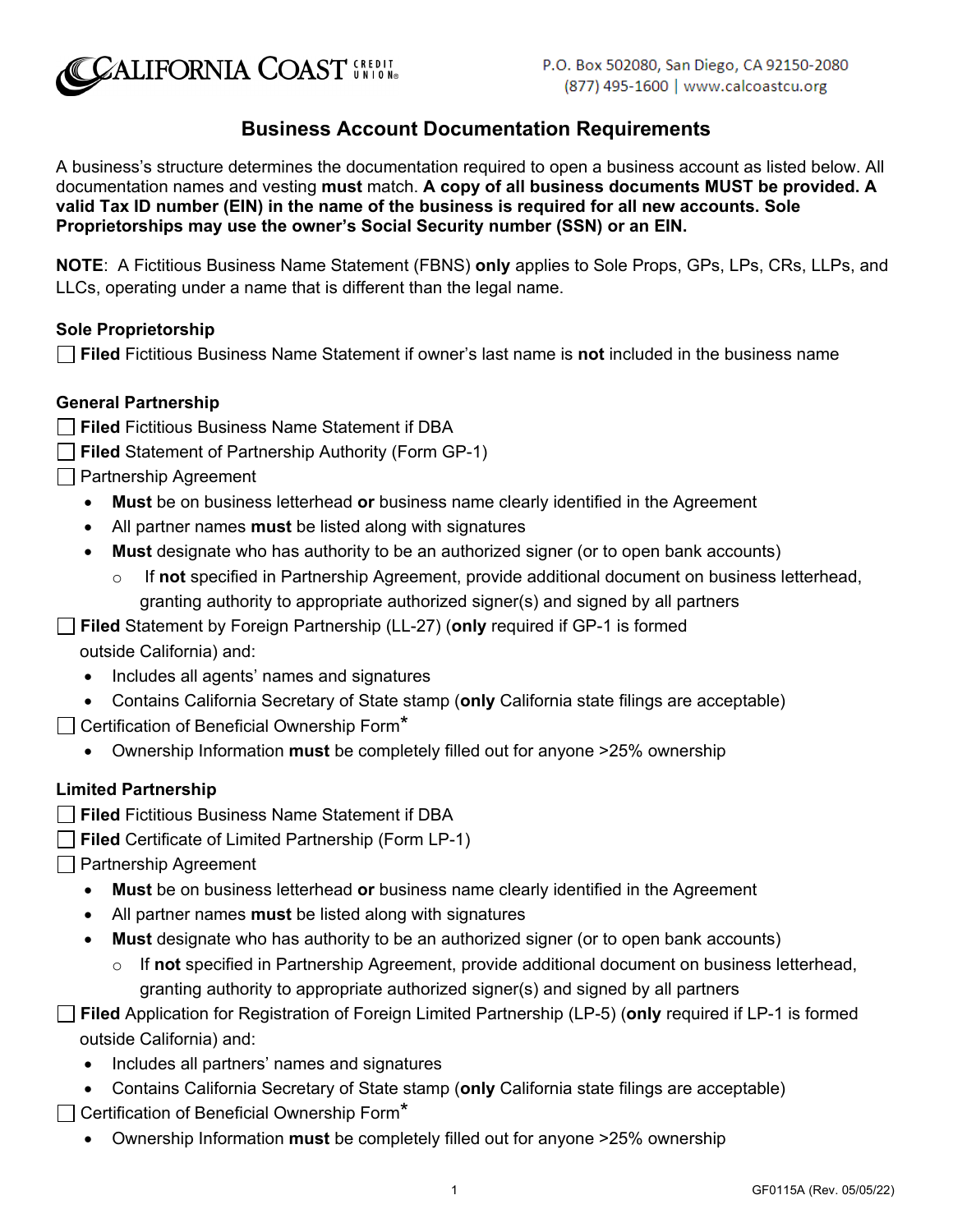

# **Business Account Documentation Requirements**

# **Corporation**

- **Filed** Fictitious Business Name Statement if DBA
- **Filed** Articles of Incorporation and any amendments (**must** be stamped by the CA Secretary of State)
- Corporate Resolution (**must** be on business letterhead and signed by an officer)
	- All officers' names must be listed
		- o If **not**, **must** provide signed Meeting Minutes
	- **Must** designate who has authority to be an authorized signer (or to open bank accounts)
		- o If **not** specified in Corporate Resolution, provide additional document on business letterhead, granting authority to appropriate authorized signer(s) and signed by an officer
- **Filed** Statement and Designation by Foreign Corporation (S&DC-S/N) (**only** required if formed outside California)
- $\Box$  Certification of Beneficial Ownership Form<sup>\*</sup>
	- Ownership Information **must** be completely filled out for anyone >25% ownership

# **Limited Liability Partnership**

- **Filed** Fictitious Business Name Statement if DBA
- **Filed** Limited Liability Partnership (Form LLP-1)
- **□ Partnership Agreement** 
	- **Must** be on business letterhead **or** business name clearly identified in the Agreement
	- All partner names **must** be listed along with signatures
	- **Must** designate who has authority to be an authorized signer (or to open bank accounts)
		- o If **not** specified in Partnership Agreement, provide additional document on business letterhead, granting authority to appropriate authorized signer(s) and signed by all partners

**Filed** Application for Registration of Foreign Limited Partnership (LLP-5) (**only** required if LLP-1 is formed outside California) and:

- Includes all partners' names and signatures
- Contains California Secretary of State stamp (**only** California state filings are acceptable)
- $\Box$  Certification of Beneficial Ownership Form<sup>\*</sup>
	- Ownership Information **must** be completely filled out for anyone >25% ownership

#### **Limited Liability Company**

- **Filed** Fictitious Business Name Statement if DBA
- **Filed** Articles of Organization (Form LLC-1)
- Operating Agreement **must** be on business letterhead **or** business name clearly identified in the Agreement
	- Document **must** be signed by a member/manager
	- All member/managers' names **must** be listed
	- **Must** designate who has authority to be an authorized signer (or to open bank accounts)
		- o If **not** specified in Operating Agreement, provide additional document on business letterhead,
			- granting authority to appropriate authorized signer(s) and signed by a member/manager

# **(Continued on Page 3)**